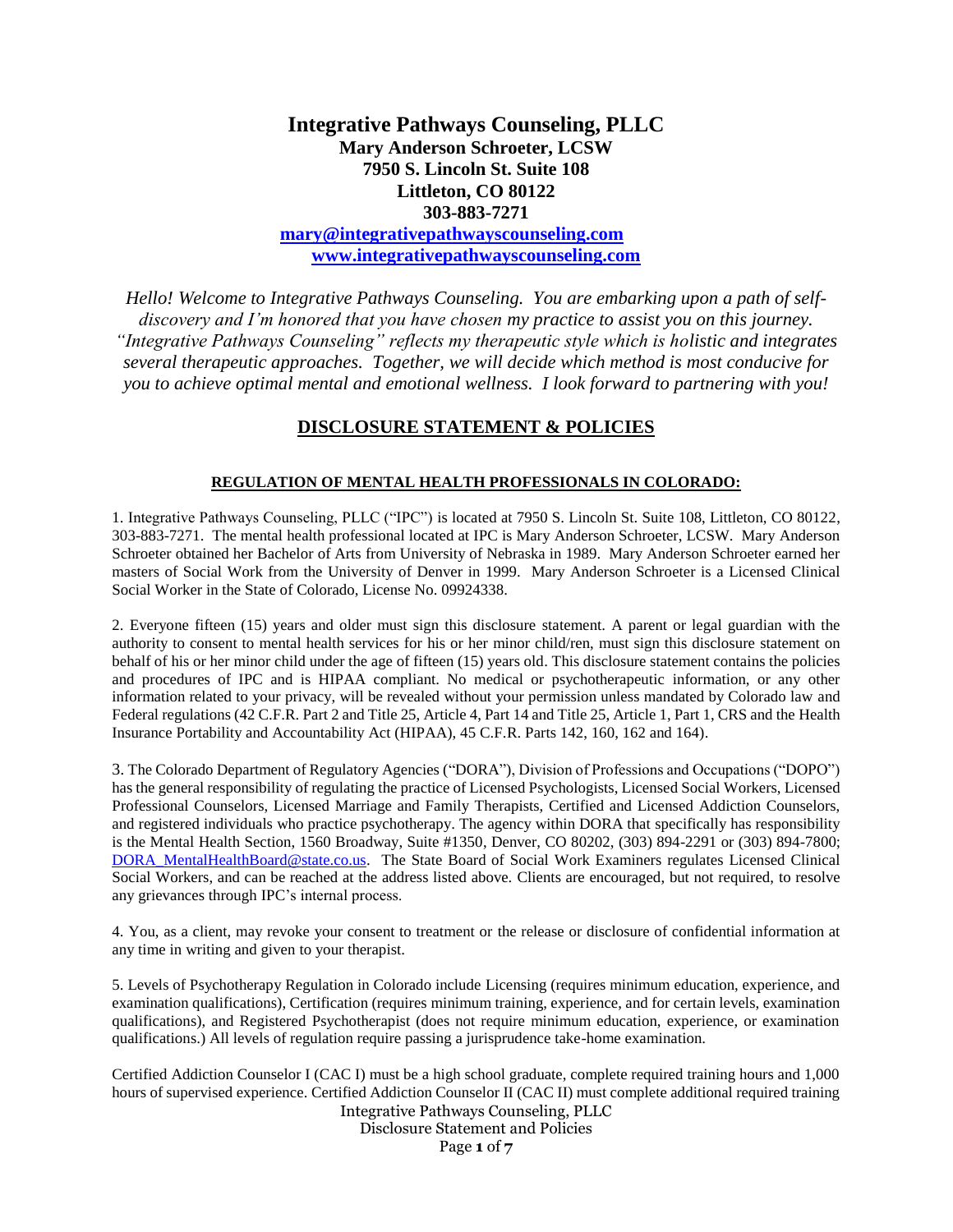hours and 2,000 hours of supervised experience. Certified Addiction Counselor III (CAC III) must have a bachelor's degree in behavioral health, complete additional required training hours and 2,000 hours of supervised experience. Licensed Addiction Counselor must have a clinical master's degree and meet the CAC III requirements. Licensed Social Worker must hold a masters degree in social work. Psychologist Candidate, a Marriage and Family Therapist Candidate, and a Licensed Professional Counselor Candidate must hold the necessary licensing degree and be in the process of completing the required supervision for licensure. Licensed Clinical Social Worker, a Licensed Marriage and Family Therapist, and a Licensed Professional Counselor must hold a masters degree in his or her profession and have two years of post-masters supervision. A Licensed Psychologist must hold a doctorate degree in psychology and have one year of post-doctoral supervision. Registered Psychotherapist is a psychotherapist listed in Colorado's database and is authorized by law to practice psychotherapy in Colorado but is not licensed by the state and is not required to satisfy any standardized educational or testing requirements to obtain a registration from the state. Registered psychotherapists are required to take the jurisprudence exam.

# **CLIENT RIGHTS AND IMPORTANT INFORMATION:**

As a client you are entitled to receive information from me about my methods of therapy, the techniques I use, the duration of your therapy, if I can determine it, and my fee structure. Please ask if you would like to receive this information.

# **Fees:**

1. My fee structure, services, and fee policy are outlined as follows:

- a. \$130.00 per 45-50 minute sessions \$180.00 per 90 minute sessions \$160.00 for initial intake sessions
- b. It is the policy of my practice to collect all fees at the time of service, unless you make arrangements for payment and we both agree to such an arrangement. In addition, I request that you fill out a "Credit Card Authorization" form to keep in your file. All accounts that are not paid within thirty (30) days from the date of service shall be considered past due. If your account is past due, please be advised that I may be obligated to turn past due accounts over to a collection agency or seek collection with a civil court action. By signing below, you agree that I may seek payment for your unpaid bill(s) with the assistance of a collections agency. Should this occur, I will provide the collection agency or Court with your Name, Address, Phone Number, and any other directory information, including dates of service or any other information requested by the collection agency or Court deemed necessary to collect the past due account. I will not disclose more information than necessary to collect the past due account. I will notify you of my intention to turn your account over to a collection agency or the Court by sending such notice to your last known address.
- c. Therapy fees and treatment are based on a 45-50 minute clinical hour instead of a 60 minute clock hour so that I may review my notes and assessments on your behalf.
- d. I **am** a Medicaid provider. If you have Medicaid coverage that includes mental health services, I **am** able to offer mental health services to you.
- e. Legal Services incurred on your behalf are charged at a higher rate including but not limited to: attorney fees I may incur in preparing for or complying with the requested legal services, testimony related matters like case research, report writing, travel, depositions, actual testimony, cross examination time, and courtroom waiting time. The higher fee is \$360.00 per hour.

## **Restrictions on Uses:**

2. You are entitled to request restrictions on certain uses and disclosures of protected health information as provided by 45 CFR 164.522(a), however IPC is not required to agree to a restriction request. Please review IPC's Notice of

> Integrative Pathways Counseling, PLLC Disclosure Statement and Policies Page **2** of **7**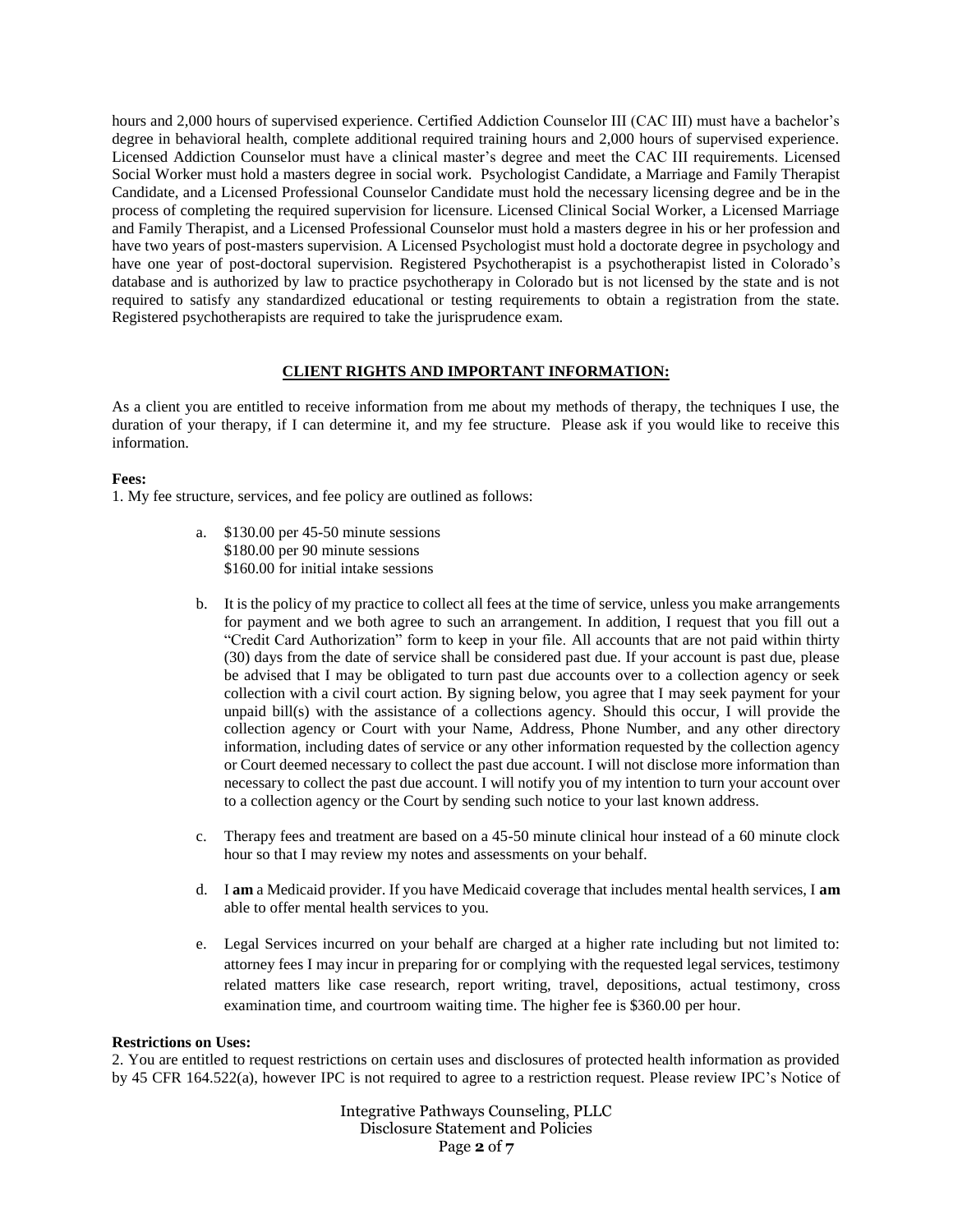Privacy Policies for more information.

## **Second Opinion and Termination:**

3. You are entitled to seek a second opinion from another therapist or terminate therapy at any time.

#### **Sexual Intimacy:**

4. In a professional relationship (such as psychotherapy), sexual intimacy between a psychotherapist and a client is **never** appropriate. If sexual intimacy occurs it should be reported to DORA at (303) 894-2291, Mental Health Section, 1560 Broadway, Suite 1350, Denver, Colorado 80202; State Board of Social Work Examiners.

#### **Confidentiality**:

5. Generally speaking, the information provided by and to a client during therapy sessions is legally confidential if the psychotherapist is a Licensed Psychologist, Licensed Social Worker, Licensed Professional Counselor, Licensed Marriage and Family Therapist, Certified and Licensed Addiction Counselor, or a Registered Psychotherapist. If the information is legally confidential, the psychotherapist cannot be forced to disclose the information without the client's consent or in any court of competent jurisdiction in the State of Colorado without the consent of the person to whom the testimony sought relates.

6. There are exceptions to this general rule of legal confidentiality. These exceptions are listed in the Colorado statutes, C.R.S. §12-43-218. You should be aware that provisions concerning disclosure of confidential communications does not apply to any delinquency or criminal proceedings, except as provided in C.R.S § 13-90-107. There are additional exceptions that I will identify to you as the situations arise during treatment or in our professional relationship. For example, I am required to report child abuse or neglect situations; I am required to report the abuse or exploitation of an at-risk adult or elder or the imminent risk of abuse or exploitation; if I determine that you are a danger to yourself or others, including those identifiable by their association with a specific location or entity, I am required to disclose such information to the appropriate authorities or to warn the party, location, or entity you have threatened; if you become gravely disabled, I am required to report this to the appropriate authorities. I may also disclose confidential information in the course of supervision or consultation in accordance with my policies and procedures, in the investigation of a complaint or civil suit filed against me, or if I am ordered by a court of competent jurisdiction to disclose such information. You should also be aware that if you should communicate any information involving a threat to yourself or to others, I may be required to take immediate action to protect you or others from harm. In addition, there may be other exceptions to confidentiality as provided by HIPAA regulations and other Federal and/or Colorado laws and regulations that may apply.

Additionally, although confidentiality extends to communications by text, email, telephone, and/or other electronic means, I cannot guarantee that those communications will be kept confidential and/or that a third-party may not access our communications. Even though I may utilize state of the art encryption methods, firewalls, and back-up systems to help secure our communication, there is a risk that our electronic or telephone communications may be compromised, unsecured, and/or accessed by a third-party. Please review and fill out IPC's Consent for Communication of Protected Health Information by Unsecure Transmissions.

#### **"No Secrets" Policy:**

7. When treating a couple or a family, the couple or family is considered to be the client. At times, it may be necessary to have a private session with an individual member of that couple or family. There may also be times when an individual member of the couple or family chooses to share information in a different manner that does not include other members of the couple or family (i.e on a telephone call, via email, or via private conversation). In general, what is said in these individual conversations is considered confidential and will not be disclosed to any third party unless your therapist is required to do so by law. However, in the event that you disclose information that is directly related to the treatment of the couple or family it may be necessary to share that information with the other members of the couple or the family in order to facilitate the therapeutic process. Your therapist will use his or her best judgment as to whether, when, and to what extent such disclosures will be made. If appropriate, your therapist will first give the individual the opportunity to make the disclosure themselves. This "no secrets" policy is intended to allow your therapist to continue to treat the couple or family by preventing, to the extent possible, a conflict of interest to arise where an individual's interests may not be consistent with the interests of the couple or the family being treated. If you feel it necessary to talk about matters that you do not wish to have disclosed, you should consult with a separate

> Integrative Pathways Counseling, PLLC Disclosure Statement and Policies Page **3** of **7**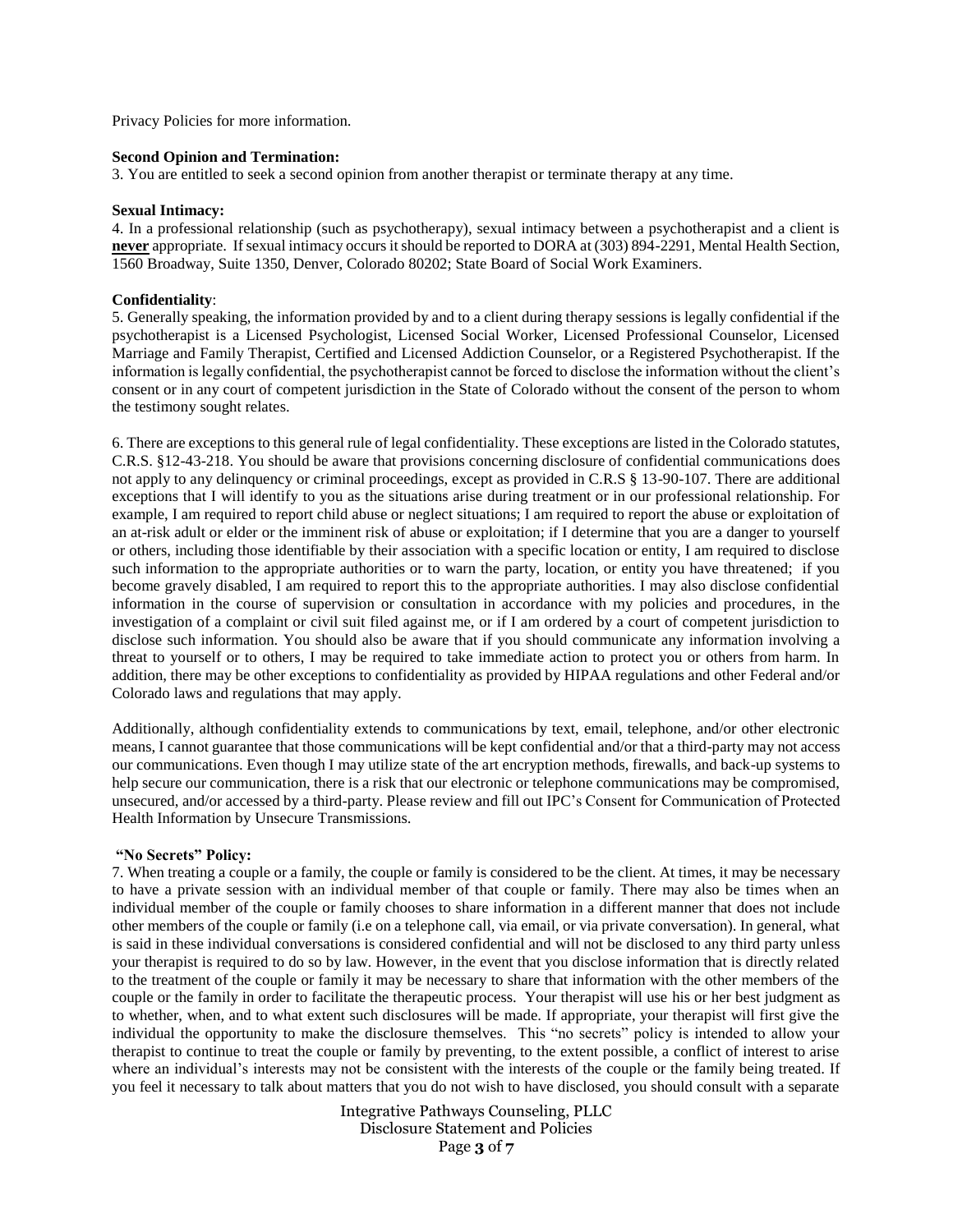therapist who can treat you individually.

## **Extraordinary Events:**

8. In the case that I become disabled, die, or am away on an extended leave of absence (hereinafter "extraordinary event,") the following Mental Health Professional Designee will have access to my client files. If I am unable to contact you prior to the extraordinary event occurring, the Mental Health Professional Designee will contact you. Please let me know if you are not comfortable with the below listed Mental Health Professional Designee and we will discuss possible alternatives at this time.

| NAME:                         | Elena Davis            |
|-------------------------------|------------------------|
| <b>ADDRESS:</b>               | 5808 South Rapp Street |
|                               | Littleton, CO 80120    |
| TEL:                          | $(720)$ 988-5620       |
| <b>CREDENTIALS: MSW, LCSW</b> |                        |

The purpose of the Mental Health Professional Designee is to continue your care and treatment with the least amount of disruption as possible. You are not required to use the Mental Health Professional Designee for therapy services, but the Mental Health Professional Designee can offer you referrals and transfer your client record, if requested.

## **Maintenance of Client Records:**

9. As a client, you may request a copy of your Client Record at any time. In accordance with the Rules and Regulations of the State Board of Social Work Examiners, IPC will maintain your client record (consisting of disclosure statement, contact information, reasons for therapy, notes, etc.) for a period of seven (7) years after the termination of therapy or the date of our last contact, whichever is later. IPC cannot guarantee a copy of your Client Record will exist after this seven-year period.

#### **Electronic Records:**

10. IPC may keep and store client information electronically on Mary Anderson Schroeter's laptop or desktop computers, and/or some mobile devices. In order to maintain security and protect the record, IPC may employ the use of firewalls, antivirus software, changing passwords regularly, and encryption methods to protect computers and/or mobile devices from unauthorized access. IPC may also remotely wipe out data on mobile devices if the mobile device is lost, stolen, or damaged.

IPC may also use electronic backup systems either by using external hard drives, thumb drives, or similar methods, this includes the email service provider IPC uses. The email service provider IPC uses is Comcast.net. This helps prevent the loss or damage of electronically stored information. IPC may maintain the security of the electronically stored information through encryption and passwords.

It may be necessary for other individuals to have access to the electronically stored information, such as email service provider's workforce members, in order to maintain the system itself. Federal law protecting the electronically stored information extends to these workforce members. If you have any questions about the security measures IPC employs, please ask.

## **Alternative Treatment Modalities:**

11. My therapist may offer to employ alternative treatment modalities and therapeutic methods that she deems to be the most beneficial to my treatment. These modalities may include, but are not limited to: EMDR. My therapist is trained and qualified to provide these alternative treatment methods and will have me sign an additional consent form, specific to each modality prior to implementing them in my treatment. I understand that I retain the right to consent to incorporating these modalities in my treatment and I may retract my consent at any point in time.

# **AS A CLIENT:**

Integrative Pathways Counseling, PLLC Disclosure Statement and Policies Page **4** of **7**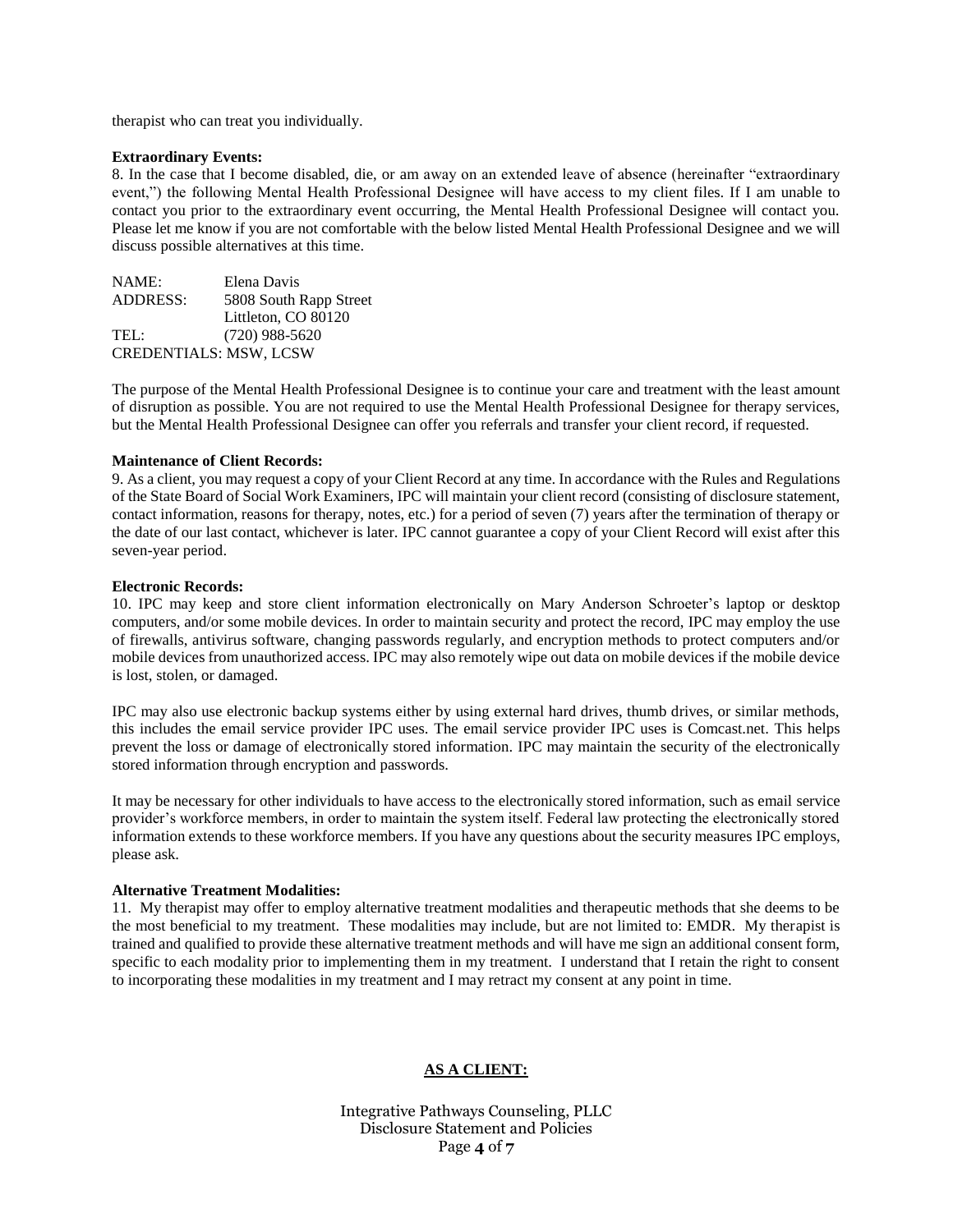You as a Client agree and understand the following:

1. I understand that IPC may contact me to provide appointment reminders or information about treatment alternatives or other health-related benefits and services that may be of interest to me in accordance with IPC's Consent for Communication of Protected Health Information by Unsecure Transmissions.

2. I understand that if I initiate communication via electronic means that I have not specifically consented to in IPC's Consent for Communication of Protected Health Information by Unsecure Transmissions, I will need to amend the consent form so that my therapist may communicate with me via this method.

3. I understand that there may be times when my therapist may need to consult with a colleague or another professional, such as an attorney or supervisor, about issues raised by me in therapy. My confidentiality is still protected during consultation by my therapist and the professional consulted. Only the minimum amount of information necessary to consult will be disclosed. Signing this disclosure statement gives my therapist permission to consult as needed to provide professional services to me as a client. I understand that I will need to sign a separate Authorization for Release of Information for any discussion or disclosure of my protected health information to another professional besides a colleague, supervisor or attorney retained by my therapist.

4. I understand that, in general, IPC does not provide Teletherapy, such as therapy over telephone or video chat. I understand that communications via email and text should be limited to administrative purposes and not used as an avenue for therapy. I understand that should I want Teletherapy, I will discuss my request with my therapist. I understand that it is in my therapist's sole discretion whether to accommodate my request for Teletherapy.

5. I understand that my therapist does not accept personal Facebook, LinkedIn, Twitter, Instagram, and/or other friend/connection/follow requests via any Social Media. Any such request will be denied in order to maintain professional boundaries. I understand that IPC has, or may have, a business social media account page. I understand that there is no requirement that I "like" or "follow" this page. I understand that should I "like" or choose to "follow" IPC's business social media page that others will see my name associated with "liking" or "following" that page. I understand that this applies to any comments that I post on IPC's page/wall as well. I understand that any comments I post regarding therapeutic work between my therapist and I will be deleted as soon as possible. I agree that I will refrain from discussing, commenting, and/or asking therapeutic questions via any social media platform. I agree that if I have a therapeutic comment and/or question that I will contact my therapist through the mode I consented to and **not** through social media.

6. I understand that if I have any questions regarding social media, review websites, or search engines in connection to my therapeutic relationship, I will immediately contact my therapist and address those questions.

7. I understand my therapist provides non-emergency therapeutic services **by scheduled appointment only**. If, for any reason, I am unable to contact my therapist by the telephone number provided to me, 303-883-7271, and I am having a true emergency, I will call 911, check myself into the nearest hospital emergency room, or call Colorado's Crisis Hotline (844) 493-8255. IPC does not provide after-hours service without an appointment. **If I must seek after-hours treatment from any counseling agency or center, I understand that I will be solely responsible for any fees due**. I understand that if I leave a voicemail for my therapist on the phone number provided, my therapist will return my call by the end of the next business day, excluding holidays and weekends.

8. If my therapist believes my therapeutic issues are above her level of competence or outside of her scope of practice, my therapist is legally required to refer, terminate, or consult.

9. **I understand that I am legally responsible for payment for my therapy services. If for any reason, my insurance company, HMO, third-party payer, etc. does not compensate my therapist, I understand that I remain solely responsible for payment. I also understand that signing this form gives permission to my therapist to communicate with my insurance company, HMO, third-party payer, collections agency or anyone connected to my therapy funding source regarding payment. I understand that my insurance company may request information from my therapist about the therapy services I received which may include but is not limited to: a diagnosis or service code, description of services or symptoms, treatment plans/summary, and in some cases** 

> Integrative Pathways Counseling, PLLC Disclosure Statement and Policies Page **5** of **7**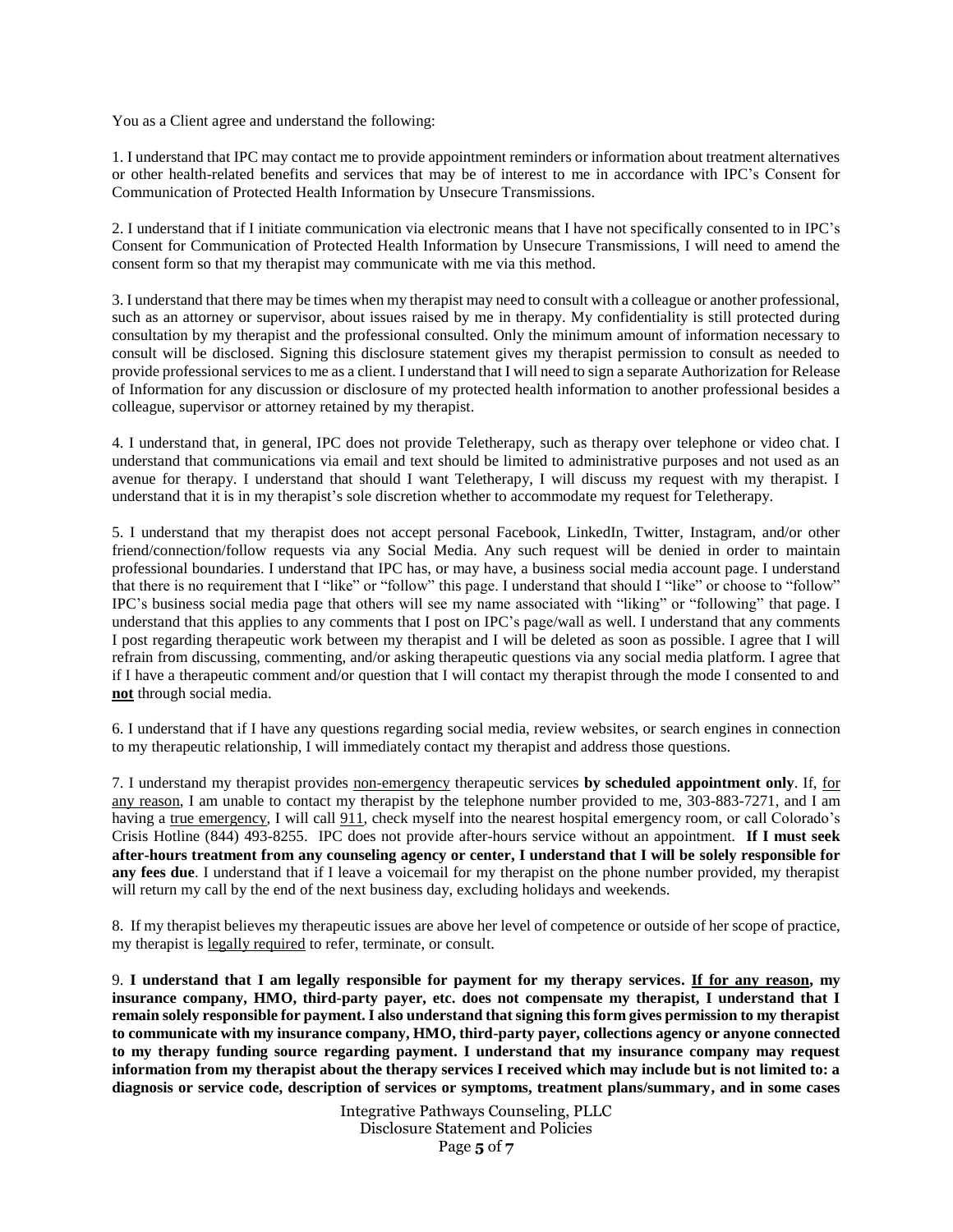**my therapist's entire client file. I understand that once my insurance company receives the information I or my therapist has no control of the security measures the insurance company takes or whether the insurance company shares the required information. I understand that I may request from my therapist a copy of any report IPC submits to my insurance company on my behalf. Failure to pay will be a cause for termination of therapy services.** 

# **Medicaid Providers:**

**10. Health First Colorado Member Billing Providers agree to accept the Health First Colorado payment as payment in full for benefits. Colorado law (C. R. S. 25.5-4-301 (II)) provides that no Health First Colorado member shall be liable for the cost, or the cost remaining after payment by Health First Colorado, Medicare or a private insurer, of medical benefits authorized under Title XIX of the Social Security Act. This law applies whether or not Health First Colorado has reimbursed the provider, whether claims are rejected or denied by Health First Colorado due to provider error, and whether or not the provider is enrolled in the Health First Colorado. This law applies even if a Health First Colorado member agrees to pay for part or all of a covered service. This law also prohibits providers from billing Health First Colorado members for the estates of deceased Health First Colorado members for Health First Colorado benefits. As such, Health First Colorado members are not responsible for payment for late cancellations or failure to show for an appointment.** 

10. I understand that this form is compliant with HIPAA regulations and no medical or therapeutic information or other information related to my privacy, will be released without permission unless mandated by Colorado law as described in this form and the Notice of Privacy Policies and Practices. By signing this form, I agree and acknowledge I have received a copy of the Notice or declined a copy at this time. I understand that I may request a copy of the Notice at any time.

11. I understand that if I have any questions about my therapist's methods, techniques, or duration of therapy, fee structure, or would like additional information, I may ask at any time during the therapy process. By signing this disclosure statement I also give permission for the inclusion of my partners, spouses, significant others, parents, legal guardians, or other family members in therapy when deemed necessary by myself or my therapist. I agree that these parties will have to **sign a separate Consent for Third-Party Participation Agreement** or may have to sign a separate disclosure statement in order to participate in therapy.

12. I understand that should I choose to discontinue therapy for more than sixty (60) days by not communicating with IPC or my therapist, my treatment will be considered "terminated." I may be able to resume therapy after the sixty (60) day period by discussing my decision to resume therapy services with IPC. Ability to resume therapy after sixty (60) days will depend upon my therapist's availability and will be within her sole discretion. This disclosure statement will remain in effect should I resume therapy if one (1) year has not elapsed since my last session. However, I may be asked to provide additional information to update my client record. I understand "discontinuing therapy" means that I have not had a session with my therapist for at least sixty (60) days, unless otherwise agreed to in writing.

13. There is no guarantee that psychotherapy will yield positive or intended results. Although every effort will be made to provide a positive and healing experience, every therapeutic experience is unique and varies from person to person. Results achieved in a therapeutic relationship with one person are not a guarantee of similar results with all clients.

14. Because of the nature of therapy, I understand that my therapeutic relationship has to be different from most other relationships. In order to protect the integrity of the counseling process the therapeutic relationship must remain solely that of therapist and client. This means that my therapist cannot be my friend, cannot have any type of business relationship with me other than the counseling relationship (i.e. cannot hire me, lend to or borrow from me; or trade or barter for services in exchange for counseling); cannot have any kind of romantic or sexual relationship with a former or current client, or any other people close to a client, and cannot hold the role of counselor to her relatives, friends, the relatives of friends, people known socially, or business contacts.

15. I understand that should I cancel within 24 hours of my appointment or fail to show up for my scheduled appointment without notice ("no-show"), excluding emergency situations, my therapist has a right to charge my credit card on file, or my account, \$75.00 or the full amount of my session fee, whichever is higher.

> Integrative Pathways Counseling, PLLC Disclosure Statement and Policies Page **6** of **7**